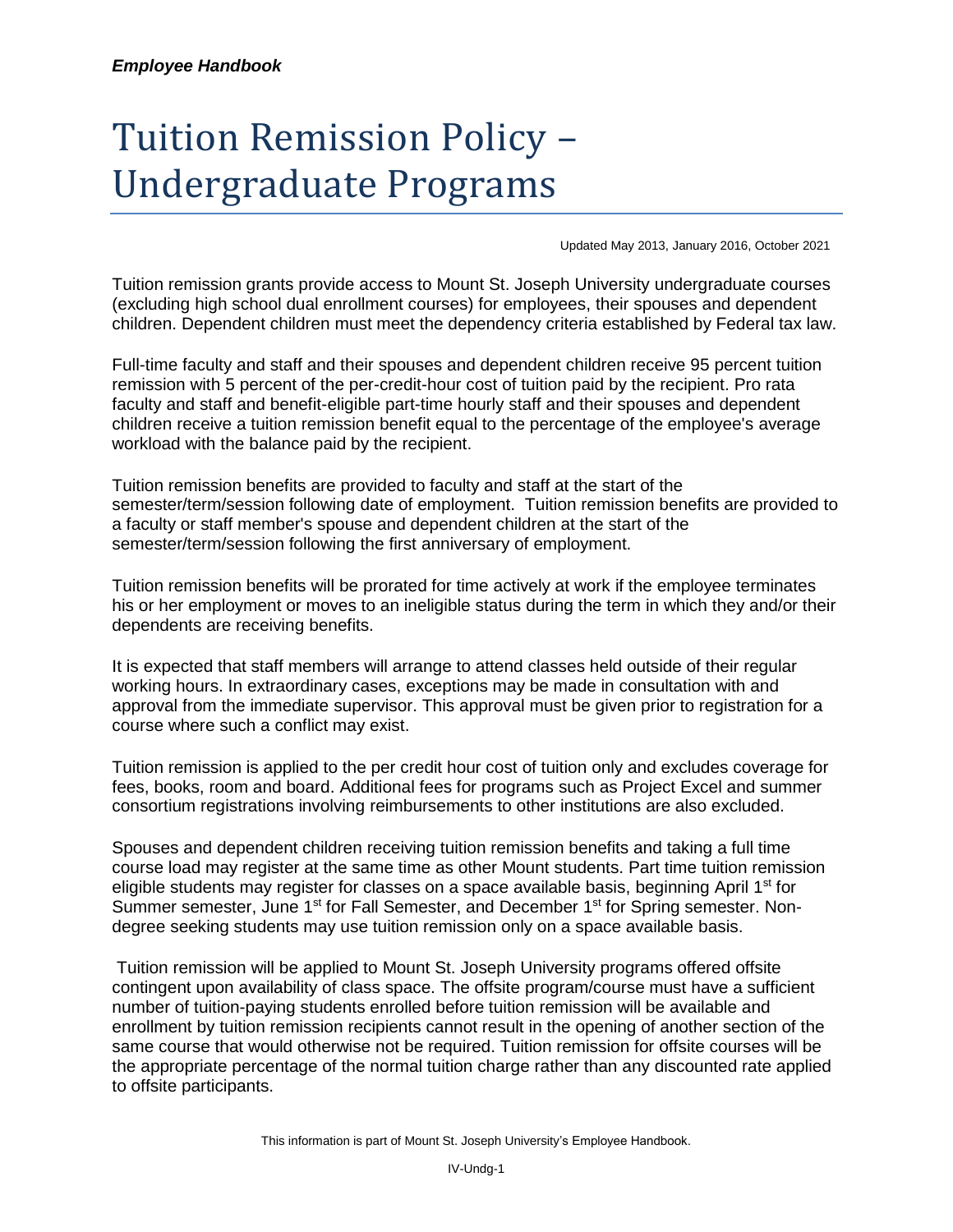## *Employee Handbook*

Courses may be audited on a space available basis. Tuition remission will be applied to audit costs. If tuition remission is applied to credit hours generated by independent study or portfolio evaluations, the employee and/or dependent will be responsible for remitting to the University the normal user's fee plus the full amount of compensation paid to the instructor as a result of this type of instruction.

Tuition Remission eligible employees of the Mount, their eligible spouses and/or dependents are not permitted to use the tuition remission benefit for online courses through the OCICU consortium. These courses are strictly the financial responsibility of the student.

Tuition remission benefits and tuition charges to the recipient for dropped courses are determined by the normal refund schedule in effect on the effective date of the drop.

All financial obligations to the University must be met in order for a student (faculty, staff, or their dependent) to be confirmed and permitted to attend class for a term. Any prior balance, as well as any costs for the current term not covered by the tuition remission benefit, must be paid for the student to be in compliance with the University's financial policy.

It is the responsibility of faculty and staff to apply annually for tuition remission benefits for themselves and their spouses in order for tuition remission to be credited to their student account. Faculty and staff with dependents entering on a full time basis should complete the tuition remission application form and submit to the Office of Human Resources by November 1 of the academic year prior to admission as a full time student. Full time students must also complete appropriate admission procedures to determine eligibility for admission to the program of interest. All students should complete the Free Application for Federal Student Aid (FAFSA) annually to determine their eligibility for federal and state grant funding.

Tuition remission grants for faculty and staff are renewable annually upon completion of an application form provided that the individual is in good academic standing and making Satisfactory Academic Progress as defined by the University catalogue.

Tuition remission grants for dependents are renewable as follows:

- Tuition remission grants are renewable for a total of four academic years (including summer sessions) provided that the student meets standards of academic progress (credit hour generation) and standing (GPA) as defined by the University catalogue. Exceptions will be made when the requirements of an academic program exceed the four-year time frame.
- Students enrolled in and fully meeting the program recommendations of Project EXCEL may be granted an extension of the benefit for a total of five years.
- Tuition remission grants are available for the completion of one baccalaureate degree program.
- The Free Application for Federal Student Aid (FAFSA) should be completed.
- Dependents will be recognized as recipients of institutional University academic scholarships but will be precluded from receiving an award of need based institutional funds.

Tuition remission grants remain in effect only during the association of the parent or spouse with the University except as follows: